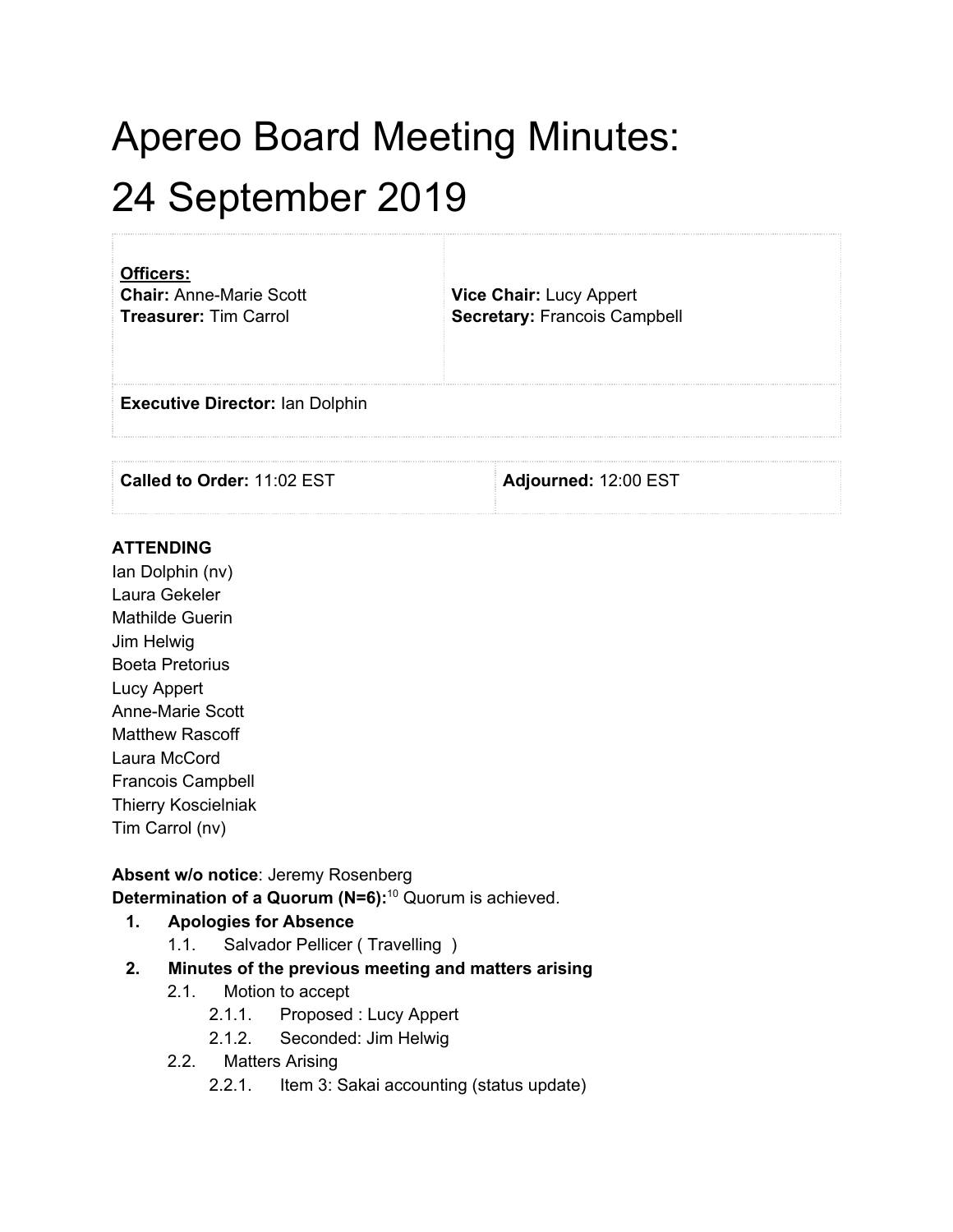- 2.2.2. Financial Reports
- 2.2.3. Direct meeting between Rehmann and the Finance working group.
- 2.2.4. Strategic Planning Theme 2: Partnerships. Openedtech.global
	- 2.2.4.1. Feedback and the beginning of the discussion with AXIES
		- 2.2.4.2. Openedtech.global Discussing potential partnership and concerns
			- 2.2.4.2.1. Event Date is tentatively set to November.
- 2.2.5. Strategic Planning Theme 5: Newsletter
	- 2.2.5.1. Anne-Marie volunteers to create a document to outline this analysis
	- 2.2.5.2. Template created however a strategy for asynchronous initiationalisation.
	- 2.2.5.3. Target for next week for activities and completion (31.10.2019 )
	- 2.2.5.4. Agenda item for October 2019 board call.

#### **3. Financial Reports**

- 3.1. A good discussion was had and further information became necessary, a follow up meeting is scheduled and the target date for recommendation should be completed by the October meeting.
- 3.2. ShareFile permission issues for access of the treasurer.
- 3.3. Open Apereo Financial loss
	- 3.3.1. Narrative reports a deficit which will be questioned and followed up on.
	- 3.3.2. Reconciliation does some on occasion take a while to resolve correctly.
	- 3.3.3. Ian Dolphin (ED) to follow up with Linda Cooper.
- 3.4. Strategic travel to be limited.
- 3.5. Receivables to be firmly followed up on.
- 3.6. Website renewal remains on hold.
	- 3.6.1. Making content available will not be affected but the format may be cumbersome.
- 3.7. All Paypal accounts transferred from the prior treasurer to the new treasurer.
- 3.8. Documents Noted
- **4. Open Apereo 2020 (See Commercial Affiliates briefing for details)**
	- 4.1. Major cost reduction implemented thanks to U of Michigan School of Information and Dr Chuck Severance.
	- 4.2. Numbers to be constrained to +- 180
	- 4.3. State of the art infrastructure.
		- 4.3.1. Structure of cost for remote attendance to be determined.
		- 4.3.2. Carbon footprint reduction to be addressed.
	- 4.4. Satellite events may be planned.
	- 4.5. LAMP Camp agreed to join this conference.
	- 4.6. Day 1: Aiming to streamline to the conferences first day into a single stream.
	- 4.7. Day 2: Focus on pedagogy and community
		- 4.7.1. Theme, working together which is by and for academics, working together as problem solvers and not simply consumers.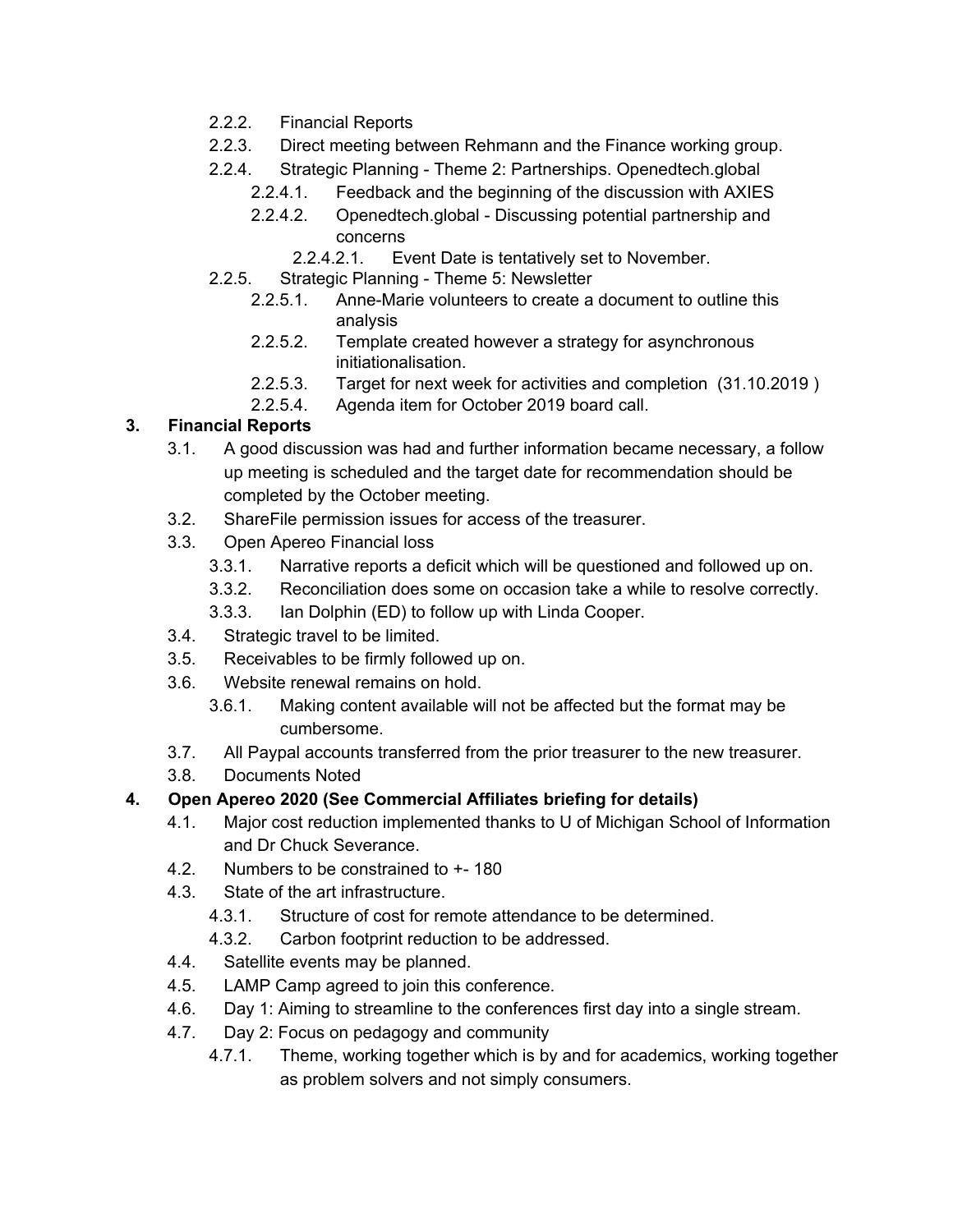Examples for cross team engagement: Where does the LMS meet the portal?

Conceptual frame:

What do these novel collaborative teams look like? What problem did we set out to solve? What did iteration look like? Lucy Appert/NYU and Jolie Tingen/Duke are engaging in conversation with other units at U Michigan, The Center for Research of Learning & Teaching (CRLT) and Academic Innovation, to find other campus partners for the conference.

Models include the burgeoning Emerging Learning Design Conference ([http://eld.montclair.edu/\)](http://eld.montclair.edu/), which has grown from a regional meeting to a national conference in a couple of years because of the lack of professional development gatherings focusing on learning design.

A model from past Open Apereo conferences would be Chuck Severance's Tsugi presentations, which are a combination of presentation and tool building workshop that appeal to a cross section of conference attendees. Another model would be learning analytics presentations, which appeal to a broad cross section of attendees who work at all levels of LA projects in institutions.

The technical decisions on campus projects do matter to the implementers and end users and vice versa, and finding a way to get everyone involved in that decision making process would be the focus of this day.

- 4.7.2. Design Challenges for Higher Ed
	- 4.7.2.1. Jim Helwig: As a new initiative, work should be done to highlight this initiative and make connections with delegates who do not traditionally integrate with this theme.
	- 4.7.2.2. Goals of this initiative to be articulated well in advance.
- 4.7.3. Work being performed by the following units which are also being approached for assistance and participation:
	- 4.7.3.1. Center for learning and teaching
	- 4.7.3.2. Innovation centre
- 4.8. Day 3 and beyond: Community meetings and board related meetings
	- 4.8.1. Tech showcases
	- 4.8.2. Poster sessions
	- 4.8.3. Social events
		- 4.8.3.1. Dine Arounds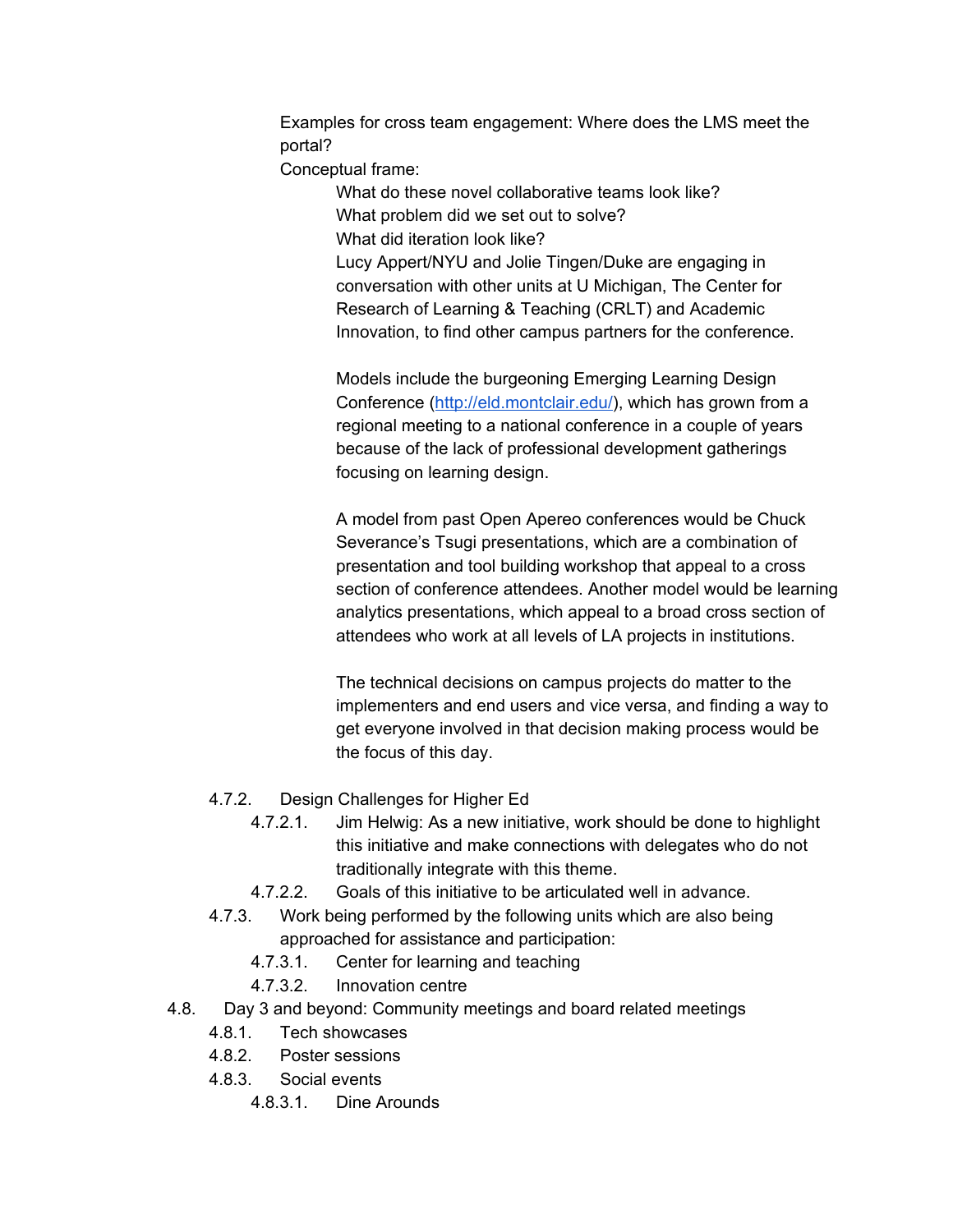- 4.9. Sponsorships:
	- 4.9.1. Intention to go beyond the usual funding.
- 4.10. Potential Plan B in the event that the proposed theme is not well attended

#### **5. CAS Supporting Subscription - concluding the discussion**

- 5.1. Flexibility to be addressed for the introduction of the new subscription structure.
- 5.2. Have received the requested feedback.
- 5.3. Board reflected on feedback.
- **5.4. Request is formally noted. The board will support the CAS community in launching this.**
	- **5.4.1. Board to request impact from their community after it goes into effect.**

#### **6. Incubation**

- 6.1. Incubating Communities update (See ED's Notes)
	- 6.1.1. ED wishes for board to note the status of the communities over time.
- 6.2. Process review (See ED's Notes)
	- 6.2.1. Discussed and noted.

#### **7. ALT Conference Report + Potential Big Data/Privacy event (See ED's Notes)**

- 7.1. Learning analytics showcased.
- 7.2. Great attendance.
- 7.3. Focus on how we do responsible **L**earning **A**nalytics ( LA ) and articulate those values?

#### **8. Advocacy - topics and priorities discussion continued August Discussion**

- 8.1. Equipping advocates
	- 8.1.1. Thanks to Ian for developing the Advocacy Brainstorming session.
	- 8.1.2. Proposing a follow up board meeting
	- 8.1.3. Ian would encourage the greater board to brainstorm and expand the items and follow up done via board list.
	- 8.1.4. Set on actions planned for feedback for the October board call.
- 8.2. Topics to cover in extended writing pieces
- 8.3. EDUCAUSE what relationship are we seeking?

# **9. Flagged issue - Appointing board members?**

- 9.1. Should we in the near future balance the board membership with any skill set that we as a board believe we require or would value.
- 9.2. @Develop a strategic skill acquisition lack/desires

**Motion to Adjourn: Lucy**

**Second: Thierry**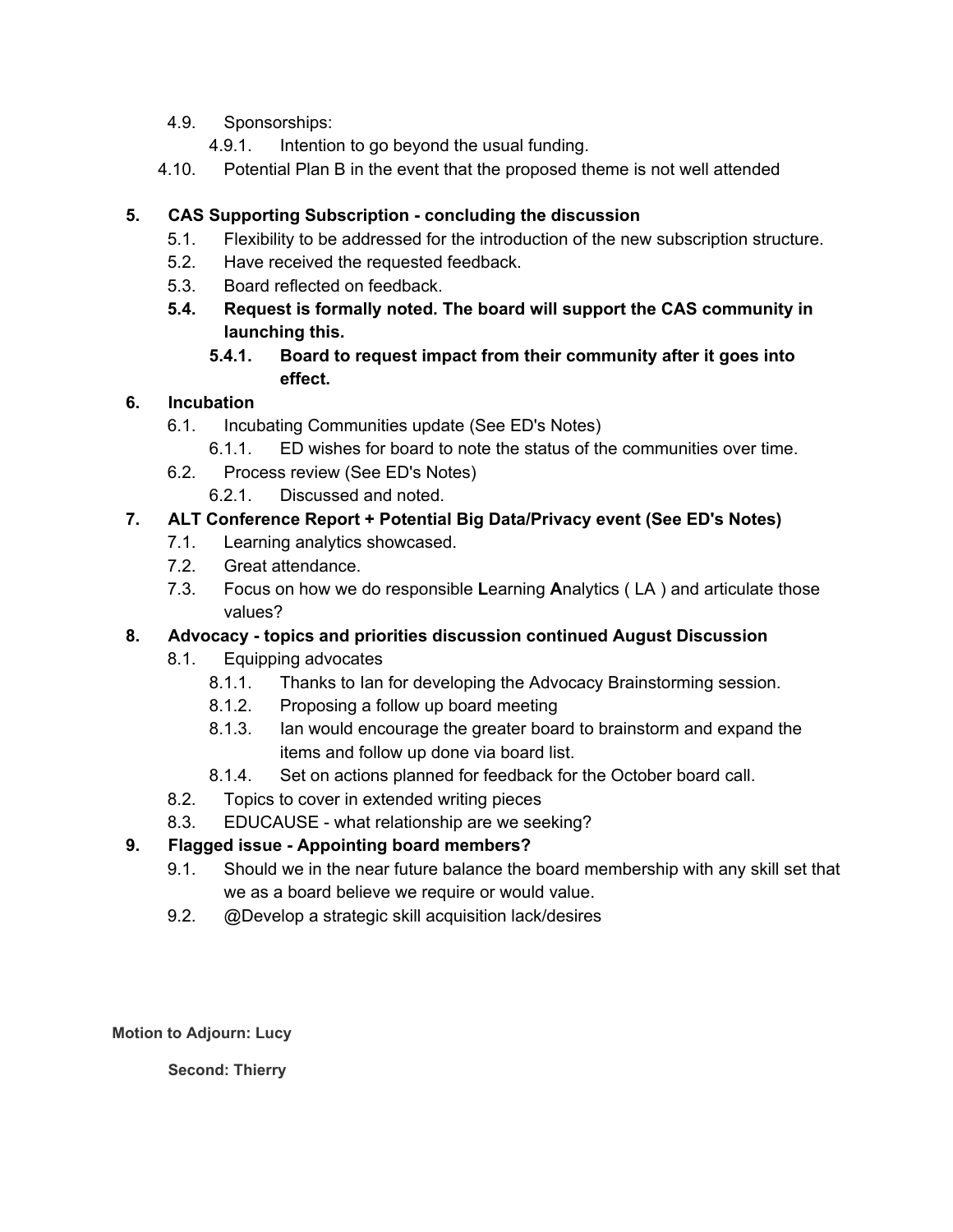#### **Approved** *Nem con***.**

**Adjournment:** 1403 hrs (EST)

#### **Action Items:**

| <b>Date</b>       | Item                                                                                                                         | <b>Target Completion</b> | Responsible                              |
|-------------------|------------------------------------------------------------------------------------------------------------------------------|--------------------------|------------------------------------------|
| 27 August 2019    | Sakai Finance:<br>Feedback from the<br>finance committee                                                                     | 24 September 2019        | <b>Finance Committee</b>                 |
| 27 August 2019    | <b>Strategic Planning -</b><br>Theme $2$ :<br>Partnerships.<br><b>AXIES - Discussions</b>                                    | December 2019            | lan Dolphin,<br><b>Francois Campbell</b> |
| 27 August 2019    | Strategic Planning -<br>Theme 2:<br>Partnerships.<br>Openedtech.global                                                       | 24 September 2019        | lan Dolphin                              |
| 27 August 2019    | Strategic Planning -<br>Theme 5: Newsletter<br>Anne-Marie<br>volunteers to create a<br>document to outline<br>this analysis. | 31 October 2019          | <b>Anne-Marie Scott</b>                  |
| 27 September 2019 | ED to follow up with<br>Linda Cooper                                                                                         | 22 October 2019          | lan Dolphin                              |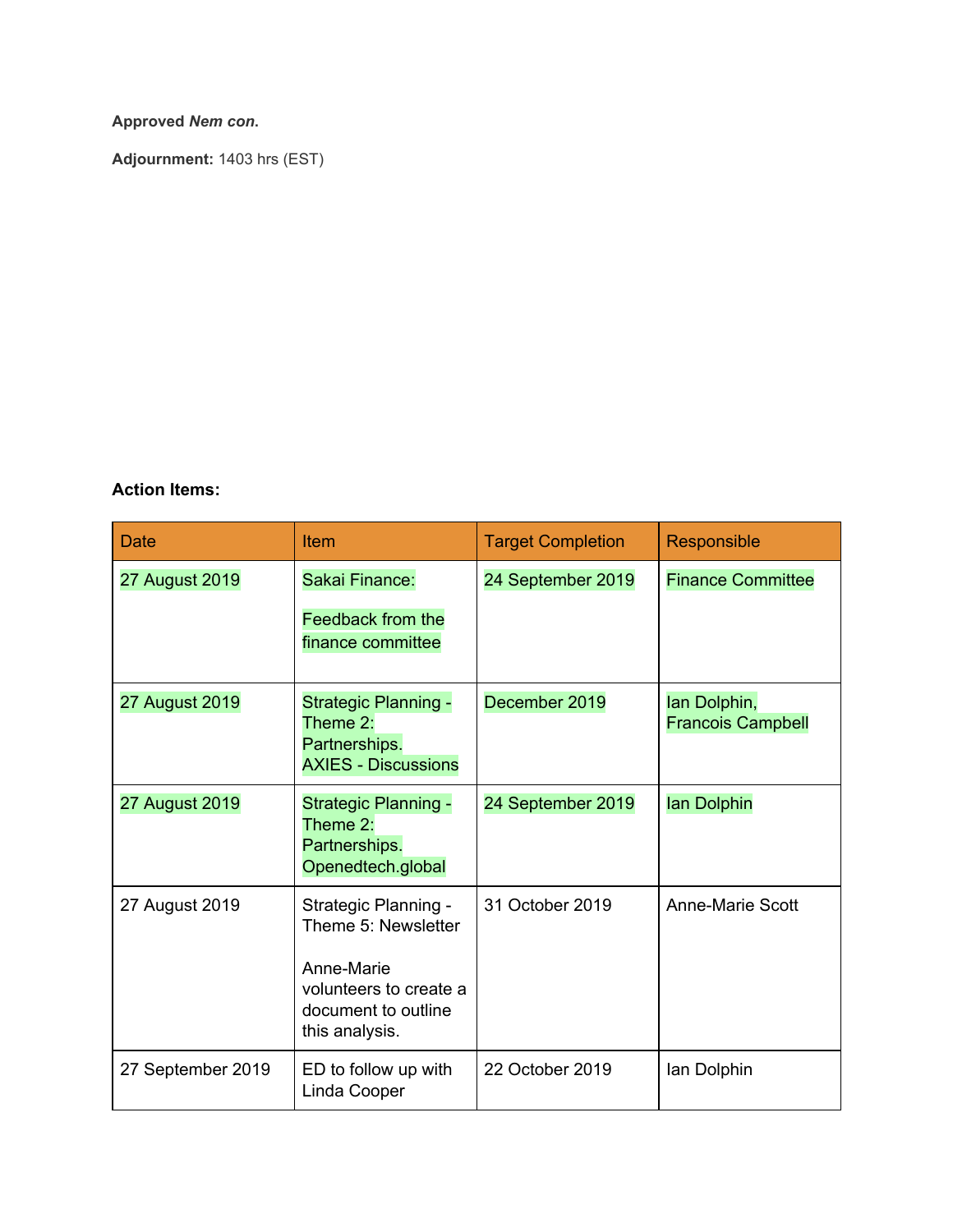|                   | regarding the Open<br>Apereo narrative<br>reports.              |                 |                          |
|-------------------|-----------------------------------------------------------------|-----------------|--------------------------|
| 27 September 2019 | Develop a strategic<br>skill acquisition<br>lack/desires matrix | 22 October 2019 | <b>Francois Campbell</b> |

**Executive Director's Notes**

# EDs Notes September 2019

# **1. Sakai historical accounting issue**

1.1. The Board finance group have met to review the solution outlined to the Board previously. We do not yet have all the information we require from our accountants, but the request has been made for further detail, and a meeting schedule set in motion for w/c 30th September. It is anticipated Rehmann will be represented at that meeting.

# **2. Open Apereo Planning**

- 2.1. Venue (University of Michigan School of Information) is booked, and planning is underway
- 2.2. See PDF of a presentation to Apereo Commercial Affiliates (11SEPT19) in the Board folder for program outline. Substantial changes are planned and Board feedback would be most welcome.
- 2.3. Feedback from a well-attended Call with Apereo Commercial Affiliates was overwhelmingly positive, and useful suggestions made. Elaborating remote participation to meet the green agenda was a particularly useful topic of the conversation.
- 2.4. A Board volunteer to help work on the Diversity Scholarship program would be very useful.

# **3. ALT Conference + Big Data/Privacy Initiative (working title)**

3.1. I attended the Association for Learning Technology (ALT) Conference in Edinburgh in September. The event had 471 attendees over 3 days, including Anne-Marie Scott and Cheryl Brown, a recent former Board member. Apereo had some profile on the agenda, principally through U Edinburgh work with uPortal and OnTask.

# **4. Incubation - Incubating Projects Status**

# **4.1. OnTask Learning**

- 4.1.1. Four main areas to complete
	- 4.1.1.1. Release documentation in public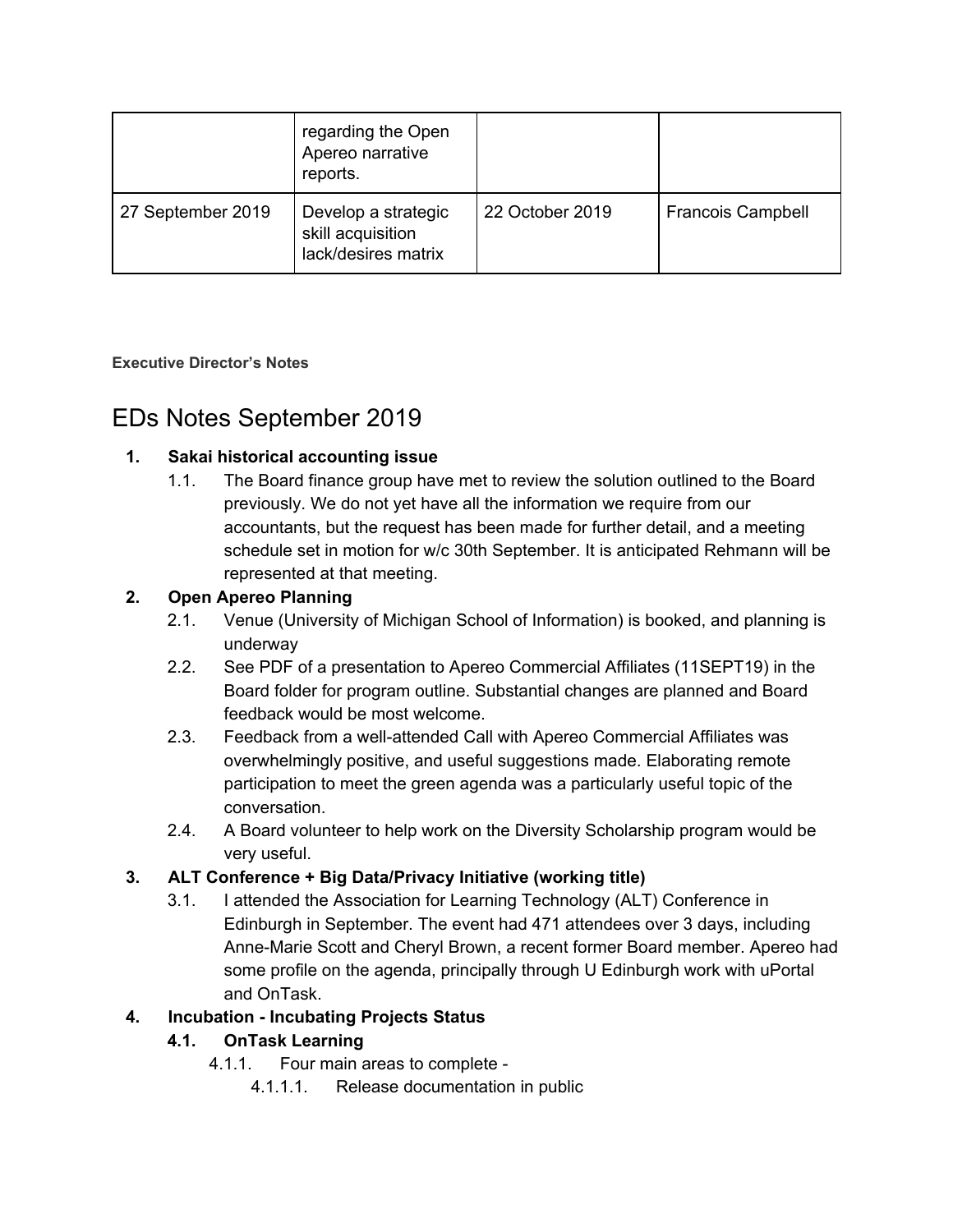- 4.1.1.2. Establish mailing lists
- 4.1.1.3. Governance document in public place
- 4.1.1.4. Cross-check current contributor agreements
- 4.1.2. Anticipating 2 months to completion

#### **4.2. Fiosan**

- 4.2.1. Has new U Edinburgh lead, Mary Elder. This is the third project lead in 18 months ID met Mary in Edinburgh in early September.
- 4.2.2. Project stepping up outward facing work
- 4.2.3. Polling for an incubation call mid-October

# **4.3. Testuto (formerly OpenAssessment)**

- 4.3.1. Agreed new name "Tesuto"
- 4.3.2. IWG has assigned mentors and Tesuto incubation will now commence

# **4.4. Shuhari (Predictive Analytics)**

- 4.4.1. Governance in place
- 4.4.2. Awaiting refresh of incubation record

# **4.5. EDExchange**

4.5.1. Awaiting response to request for call

# **4.6. POET**

4.6.1. Completing documentation for "new" POET proposal. This will be shaped around a "virtual workshop" to help educate developers around participation in oss s/w projects. This should be treated as a new proposal.

# **4.7. Tsugi**

4.7.1. Call required during October

# **5. Incubation: Review of Process**

- 5.1. As part of breaking the incubation process into smaller sections and adding infographics for the revised web site, the Incubation Working Group is reviewing the process in detail, and seeking to -
	- 5.1.1. Make the process more transparent
	- 5.1.2. Update the process in the light of four years experience
	- 5.1.3. Streamline and simplify where possible
- 5.2. I anticipate the IWG will bring revised sections of the process to the board, and post their availability to the open and announcements list in due course.

# **6. Webinar**

A webinar highlighting real-world use of Apereo Learning Analytics software was held on Tuesday 17th September.

# **Speakers**

Pat Miller, Team Lead, Learning Management and Learning Analytics University of Notre Dame Lou Harrison, Director of Educational Technology Services North Carolina State University Chair: Anne-Marie Scott, University of Edinburgh and Chair, Apereo Foundation Board of **Directors** 

# **7. Future Events**